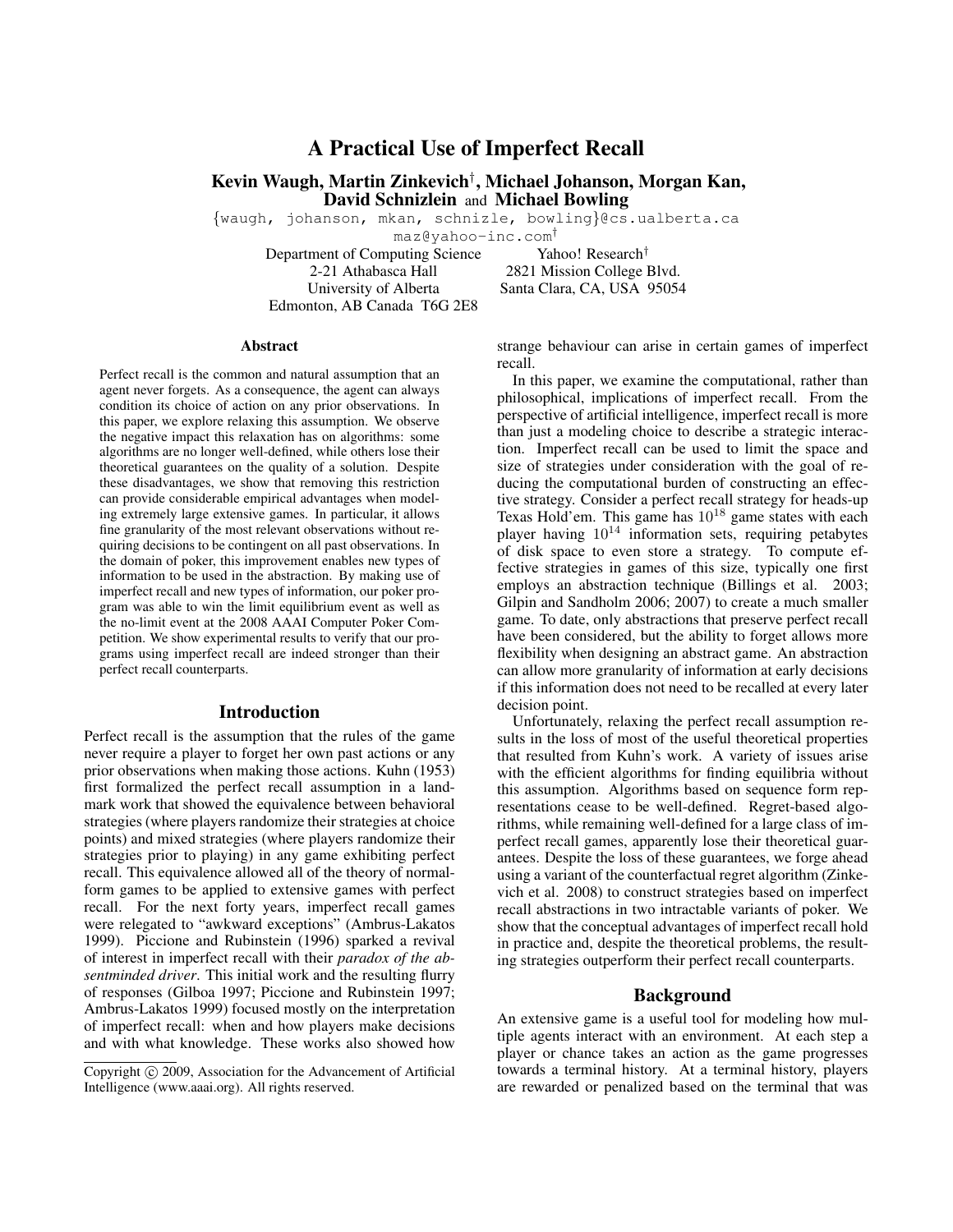reached. To incorporate imperfect information, not all actions are fully observable to each player. This results in certain histories being indistinguishable to a player when she is faced with a decision.

Definition 1 (Extensive Game) *(Osborne and Rubinstein 1994, p. 200) A finite extensive game with imperfect information,* Γ*, has the following components:*

- *A finite set* N *of players.*
- *A finite set* H *of sequences, the possible histories of actions, such that the empty sequence is in* H *and every prefix of a sequence in H is also in H*.  $Z \subseteq H$  *are the terminal histories. No action can be taken from a terminal history and hence a terminal history is not a prefix of any other history.*  $A(h) = \{a : h \circ a \in H\}$  *are the actions available after a non-terminal history*  $h \in H \setminus Z$ .
- *A player function* P *that assigns to each non-terminal history a member of*  $N \cup \{c\}$ *, where c represents chance.* P(h) *is the player who takes an action after the history* h. If  $P(h) = c$ , then chance determines the action taken *after history* h*. Let* H<sup>i</sup> *be the set of histories where player* i *chooses the next action.*
- A function  $f_c$  that associates with every history  $h \in H_c$  a *probability measure*  $f_c(\cdot|h)$  *on*  $A(h)$ *.*  $f_c(a|h)$  *is the probability that* a *occurs given history* h *is reached, where each such probability measure is independent of every other such measure.*
- For each player  $i \in N$ , a partition  $\mathbf{I}_i$  of  $H_i$  with the prop*erty that*  $A(h) = A(h') = A(I)$  *whenever* h *and* h' *are in the same member of the partition,* I*.* I<sup>i</sup> *is the information*  $\boldsymbol{partition}$  *of player i; a set*  $I \in \mathbf{I}_i$  *is an information set of player* i*.*
- For each player  $i \in N$ , a **utility function**  $u_i$  that assigns *each terminal history a real value.*  $u_i(z)$  *is rewarded to player i for reaching terminal history z. If*  $N = \{1, 2\}$ *and for all* z,  $u_1(z) = -u_2(z)$ *, an extensive form game is said to be zero-sum.*

Two histories belonging to the same information set are indistinguishable to the acting player. Thus, the player cannot condition her choice of action on anything other than the information set that contains that history. This can lead to awkward and unnatural games where a player is forced to forget (*i.e.*, not be able to condition her action on) information that she previously knew. Games that display this behaviour are thought of as oddities, unnecessarily difficult, and usually dismissed. Typically, perfect recall is assumed, which is a condition on the information partitions to exclude these situations. A game exhibits perfect recall if from any information set a player can determine her own past information sets as well as the action taken from those information sets. This condition is satisfied only when all histories in an information set share the same past information sets and same past actions for the acting player. A game is said to exhibit imperfect recall if this condition does not hold.

When playing an extensive game, we call the mechanism that a player uses to make her decisions a strategy. Similarly, we call the combination of all players' strategies a strategy profile.

**Definition 2 (Strategy)** *We call*  $\sigma_i \in \Sigma_i$  *a strategy for player i.*  $\sigma_i(\cdot|I)$  *defines a probability distribution on*  $A(I)$ *for all*  $I ∈ I<sub>i</sub>$ *. Upon reaching a history in I, player i samples an action from*  $\sigma_i(\cdot|I)$  *and then plays the sampled action.* 

**Definition 3 (Strategy Profile)** *We call*  $\sigma \in \Sigma$  *a strategy profile. It contains one strategy for each player. We denote* σ−<sup>i</sup> *as the profile containing all strategies except for player i*'s. We define  $u_i(\sigma)$  as the expected utility of player *i* given *that all players play according to* σ*.*

A natural solution concept for an extensive game is the Nash Equilibrium. A strategy profile is at equilibrium if no player can benefit by deviating his or her strategy from the one given in the profile. A strategy profile is said to be near equilibrium if any player's incentive to deviate is marginal.

Definition 4 (Equilibrium) *A Nash Equilibrium is a strategy profile,*  $\sigma$ *, such that for all*  $i \in N$ ,  $\sigma'_i \in \Sigma_i$ *:* 

$$
u_i(\sigma) \ge u_i(\sigma_{-i} \cup \sigma'_i) \tag{1}
$$

*An* ε*-Nash Equilibrium is a strategy profile* σ *such that for*  $all \ i \in N \ and \ \sigma'_i \in \Sigma_i$ :

$$
u_i(\sigma) + \varepsilon \ge u_i(\sigma_{-i} \cup \sigma'_i) \tag{2}
$$

For zero-sum games, there exist efficient procedures for computing  $\varepsilon$ -equilibrium profiles, such as linear programming using sequence form (Koller, Megiddo, and Stengel 1996), counterfactual regret minimization (Zinkevich et al. 2008) and gradient-based methods (Gilpin et al. 2007). In a zero-sum game, playing a strategy belonging to an equilibrium profile maximizes a player's worst-case expected utility.

# Chance Sampled Counterfactual Regret Minimization

One efficient algorithm for computing an  $\varepsilon$ -equilibrium in a zero-sum game with perfect recall is the chance sampled counterfactual regret minimization algorithm. This algorithm is quite easy to implement, and with high probability will converge to an equilibrium profile as the number of iterations increases. The algorithm is detailed more fully in Zinkevich *et al.* (2008), but we shall review it here for completeness.

First, a few definitions. We let  $\pi^{\sigma}(h)$  be the probability that history  $h$  is reached given that all players play according to  $\sigma$ . Similarly, we can define  $\pi_i^{\sigma}(h)$  as the the portion of  $\pi^{\sigma}(h)$  resulting from player *i*'s actions and  $\pi^{\sigma}_{-i}(h)$ as the portion resulting from the actions of all players (and chance) except for player  $i$ . Similar constructs of the form  $\pi^{\sigma}(h, h')$  are defined as \*'s contribution to the probability of reaching  $h'$  given that h is reached. Given these definitions, we let  $\pi_*^{\sigma}(I) = \sum_{h \in I} \pi_*^{\sigma}(h)$  be \*'s contribution to the probability of reaching information set  $I$ . We let  $u_i(\sigma, I)$  be the counterfactual utility for player i at information set I. That is,  $u_i(\sigma, I)$  is the expected utility for player  $i$  given that information set  $I$  is reached and all players play according to  $\sigma$  afterwards. Mathematically, we have  $u_i(\sigma, I) = \sum_{h \in I, z \in Z} \pi_{-i}^{\sigma}(h) \pi^{\sigma}(h, z) u_i(z)$ . One final bit of notation we will need is that  $\sigma|_{I\rightarrow a}$  denotes the strategy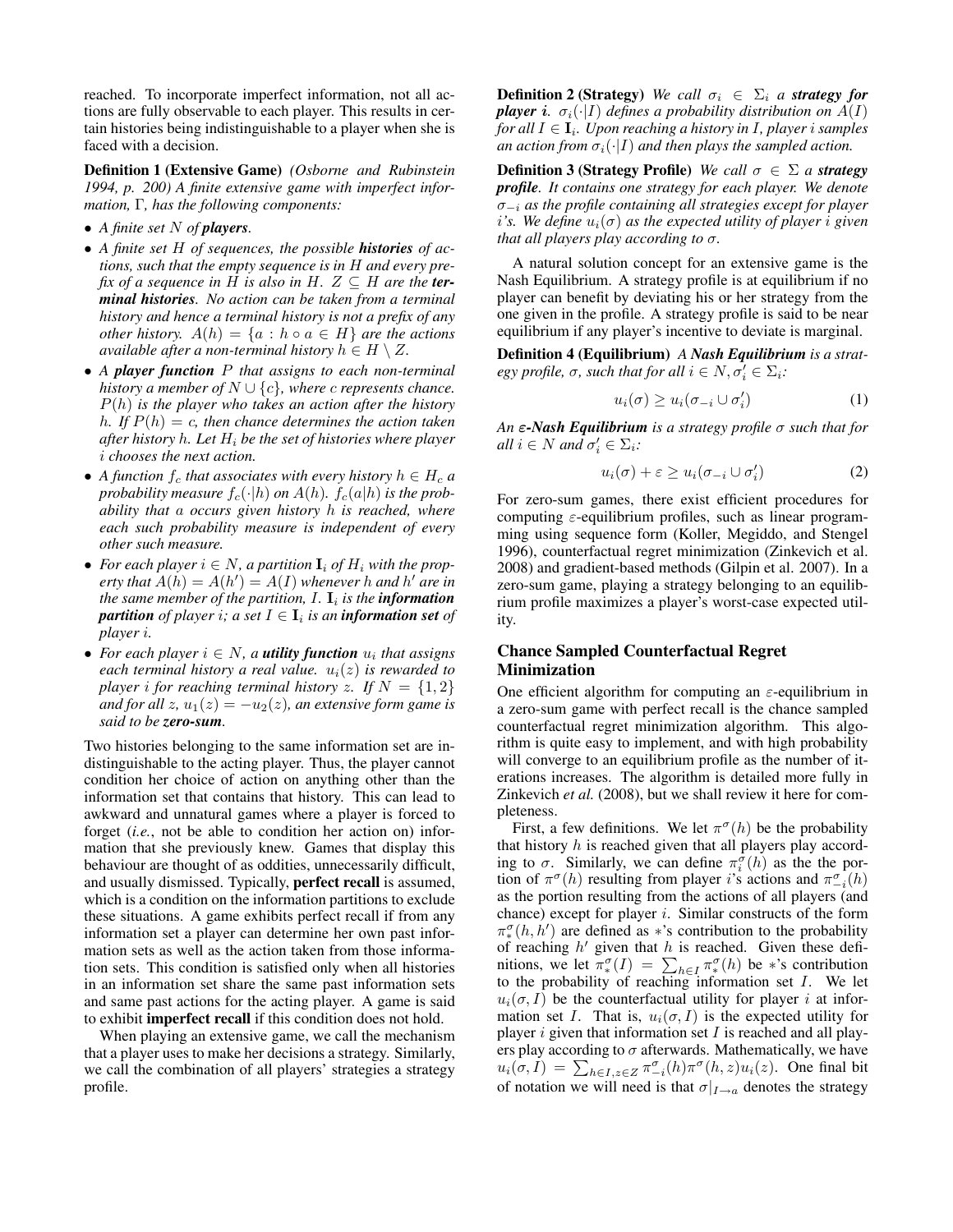profile where at information set  $I$  action  $\alpha$  is chosen and at all other information sets the action is chosen according to σ.

As we proceed through iterations of the algorithm, we will have to keep track of some information. The first of which we denote  $\sigma^T$ , the current strategy profile at time T. We set  $\sigma^0$  to be an arbitrary strategy profile. For each iteration starting with  $T = 1$ , we will use the previous iteration's strategy profile, along with some accumulated regret information, to compute a new strategy profile. The average of all these strategy profiles,  $\bar{\sigma}^T$ , is also maintained. Ultimately, it is  $\bar{\sigma}^T$ that converges to an  $\varepsilon$ -equilibrium. The regret information we need is  $\overline{R_i^T}(I,a)$ , which denotes the counterfactual regret up to time  $T$  on action  $a$  at information set  $I$  experienced by player  $i$ . That is, this quantity is how much counterfactual utility player  $i$  would have gained from only playing action  $a$  at information set  $I$ , as opposed to playing her regret minimizing strategy, had she played to reach information set  $I$ and her opponent played according to the most recent strategy profile. Initially, we set  $R_i^0(I, a) = 0$  for all information sets and actions.

On each iteration, we first update the counterfactual regret information and then compute a new strategy profile using the updated regret totals. The counterfactual regret is updated using the following formula:

$$
R_i^T(I, a) = R_i^{T-1}(I, a) + u_i(\sigma^{T-1}|_{I \to a}) - u_i(\sigma^{T-1}, I)
$$
\n(3)

We use the well-known regret matching equation, which relies on Blackwell's approachability theorem, to update the strategy profile as follows:

$$
\sigma^{T}(a|I) = \frac{\max\{0, R_i^{T}(I, a)\}}{\sum_{a' \in A(I)} \max\{0, R_i^{T}(I, a')\}}
$$
(4)

This update procedure ensures that the counterfactual regret at each information set decreases to zero. As these regret terms bound the overall regret, it too approaches zero as the number of completed iterations increases.

What is described above is the standard counterfactual regret minimizing algorithm. To convert this algorithm to the chance-sampled variant, all we must do is randomly sample chance's strategy on each iteration. All the probabilities in the updates are then replaced with the corresponding probabilities where chance plays according to the sampled strategy. Given this change, the average strategy profile approaches an equilibrium with high probability. This change can drastically effect the performance in certain games, such as many poker variants, as the update on a single iteration can be dramatically simplified.

## Motivation for Imperfect Recall

Many games of interest to the artificial intelligence community, though exhibiting perfect recall, are far too large to feasibly compute an equilibrium profile. As noted in the introduction, two-player limit Texas Hold'em has approximately 10<sup>18</sup> game states and would require petabytes of memory to record a strategy. In two-player no-limit Texas Hold'em, there are many more actions available to the players, increasing the number of game states to approximately  $10^{71}$ .

State-of-the-art techniques for finding equilibria cannot handle games of this size. In order to make use of game theoretic approaches for computing strategies in these games, we must make use of abstraction techniques (Billings et al. 2003; Gilpin and Sandholm 2007). These approaches create a smaller abstract game that we hope accurately models the original game. An abstraction technique reduces the amount of information available to a player at a decision point. Commonly, this is done by further obscuring chance's actions, *i.e.*, some of chance's actions that in the original game are distinguishable to a player are grouped together so that they no longer are distinguishable in the abstract game. Once the abstract game is created, we can then use modern techniques to solve for an  $\varepsilon$ -equilibrium in this smaller game and use the resulting strategies to play the original game. The hope is that the error introduced by abstraction is not too large and therefore the induced strategy for the original game is of suitable quality. Prior to this work, the smaller abstract games have always exhibited perfect recall.

Although exclusively used, perfect recall can be troublesome when creating abstract games. Early in the game, an agent may be forced to have inadequate information to make an informed decision because the agent would have to remember the information for the remainder of the game. Often including enough information in the abstract game to properly make these decision would increase the size of the abstract game beyond what can be solved. Later in the game, much of the information available to the player is what has been remembered from past actions. Some of the past information may still be relevant, but often is it less important than the most recent information. Here, the less relevant information is in a sense taking the space of information that could be more useful in making a decision. We can visualize these problems in Figure 1. Here, the information available to a player (shown horizontally) on consecutive rounds (shown vertically) is represented as the sum of the player's past actions (denoted P) and as chance's abstracted actions (denoted 1, 2 and 3). The bulk of the strategy space in many games is occupied by decisions made late in the game, which is after chance has taken multiple actions. Since this space is limited, we must appropriately size chance's initial actions as they are remembered through the entire game.



Figure 1: Information in an Abstract Perfect Recall Game

Using imperfect recall when creating abstract games allows us to alleviate these problems to some degree. At a decision, we can focus the information available to an agent on the most relevant information. At later decisions, we can either choose to forget past information (which was once relevant) or modify its granularity to what is deemed an accept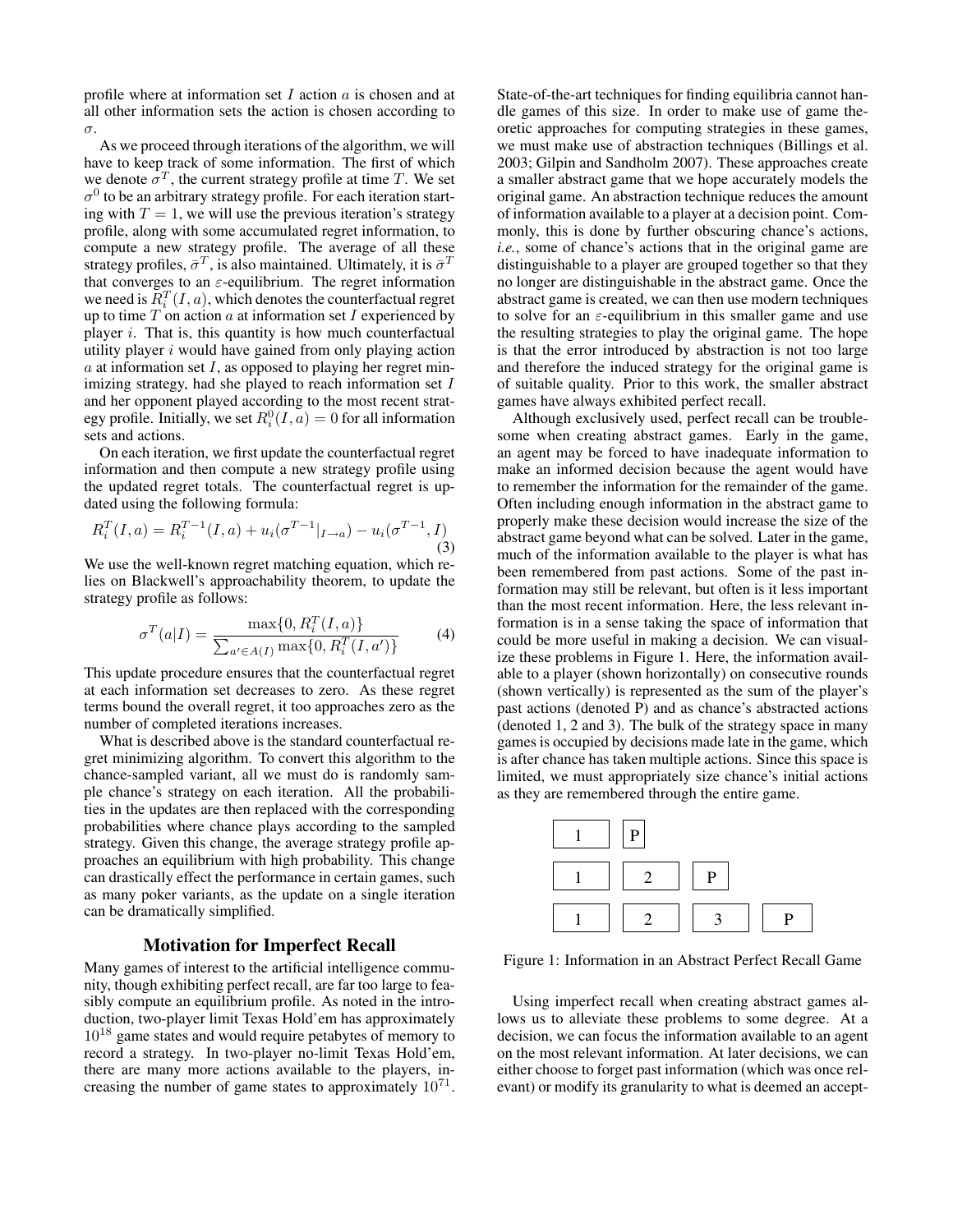able level. This allows us more flexibility in choosing an abstract game. Additionally, it allows us to take further advantage of domain knowledge and provide what is believed to be the most relevant information to the agent when it makes its decision. We see this contrast visually in Figure 2.



Figure 2: Information in an Abstract Imperfect Recall Game

# Challenges of Imperfect Recall

Though imperfect recall seems advantageous from a modeling standpoint, many computational issues arise when faced with games of imperfect recall.

Conceptual Challenges. Consider the zero-sum game in Figure 3. In this two player game, the first player chooses a direction initially, left or right, and tells this direction to the second player. The second player then decides whether she wishes to continue playing the game, or to abstain from playing. Abstaining from play results in her receiving a penalty. If she decides to proceed, her memory is erased of the direction chosen by the first player. She must then repeat which direction was picked in the beginning. Answering this question correctly gives her a small reward, where answering incorrectly is penalized heavily. There are two simple strategies in this game where she will never answer incorrectly. The first is to abstain always when left is picked and to play and answer right otherwise. The second is the symmetric strategy where the player abstains when right is picked. Interestingly, if she is rational and privileged to the first player's strategy, she will always pick one of these two strategies to maximize her reward. Furthermore, she will never randomize her strategy after deciding to play as the penalty for answering incorrectly is too large. As a consequence, she cannot guarantee a reward of more than  $-1$ . A strategy by the first player that randomizes between left and right with equal probability guarantees a reward of  $1/2$ . This is the maximum reward that the first player can guarantee as any bias towards either side will result in the second player choosing the pure strategy that correctly guesses that biased direction. We note here that there is a gap in the rewards, and this is a consequence of the fact that there is no equilibrium in this game<sup>1</sup>. We should note that our goal is not to solve imperfect recall games, as we cannot hope to achieve this without the concept of an equilibrium, but instead to efficiently find good strategies for large perfect recall games.



Figure 3: An example of a game with imperfect recall

With this goal in mind, the potential lack of an equilibrium in our abstract games is discouraging, but does not halt the idea completely.

Algorithmic Challenges. One method for finding good strategies in an imperfect recall game is to convert the game into one of perfect recall. This can be accomplished with the notion of *multiple selves* (Gilboa 1997). Each player with imperfect recall is replaced with multiple players, each with the same utility function. These extra players can then be privileged to different information so no actual player is forgetting any of their past actions or decisions. Unfortunately, we do not have efficient techniques for solving nplayer games, with  $n > 2$ , even when they exhibit perfect recall. That is, additional players beyond two, and nonconstant-sum payoffs have their own set of equally difficult challenges.

Another direct approach is to attempt to solve the imperfect recall game explicitly. Koller and Megiddo (1996) presented an algorithm for just this, but it has two issues that make it impractical in our situation. First, the algorithm requires exponential time to complete. Second, the resulting strategy is in a different space, one that requires exponential size to store. They showed in a previous work that solving an imperfect recall game is indeed NP-hard (Koller and Megiddo 1992).

Many techniques for solving zero-sum games make use of sequence form. Sequence form makes use of a realization plan, which is a linear representation of a strategy in a game of perfect recall. Using this linear representation, one can construct a linear program similar to the one used to solve for equilibria matrix games. This linear program can be solved directly (Koller, Megiddo, and Stengel 1996), but large-scale methods can exploit the structure of this problem and use specialized gradient-based methods to converge more rapidly and use fewer resources than a standard linear program solver (Gilpin et al. 2007). Unfortunately, the very definition of a realization plan relies on the fact that a single action from an information set uniquely defines an entire sequence of actions under perfect recall. This no longer holds when perfect recall is relaxed. As the definition of a realization plan is not well-defined under imperfect recall, al-

<sup>&</sup>lt;sup>1</sup>This does not contradict Nash's important result that every game has a mixed strategy equilibrium as we are looking at behavioral strategies which are not necessarily equivalent in imperfect recall scenarios.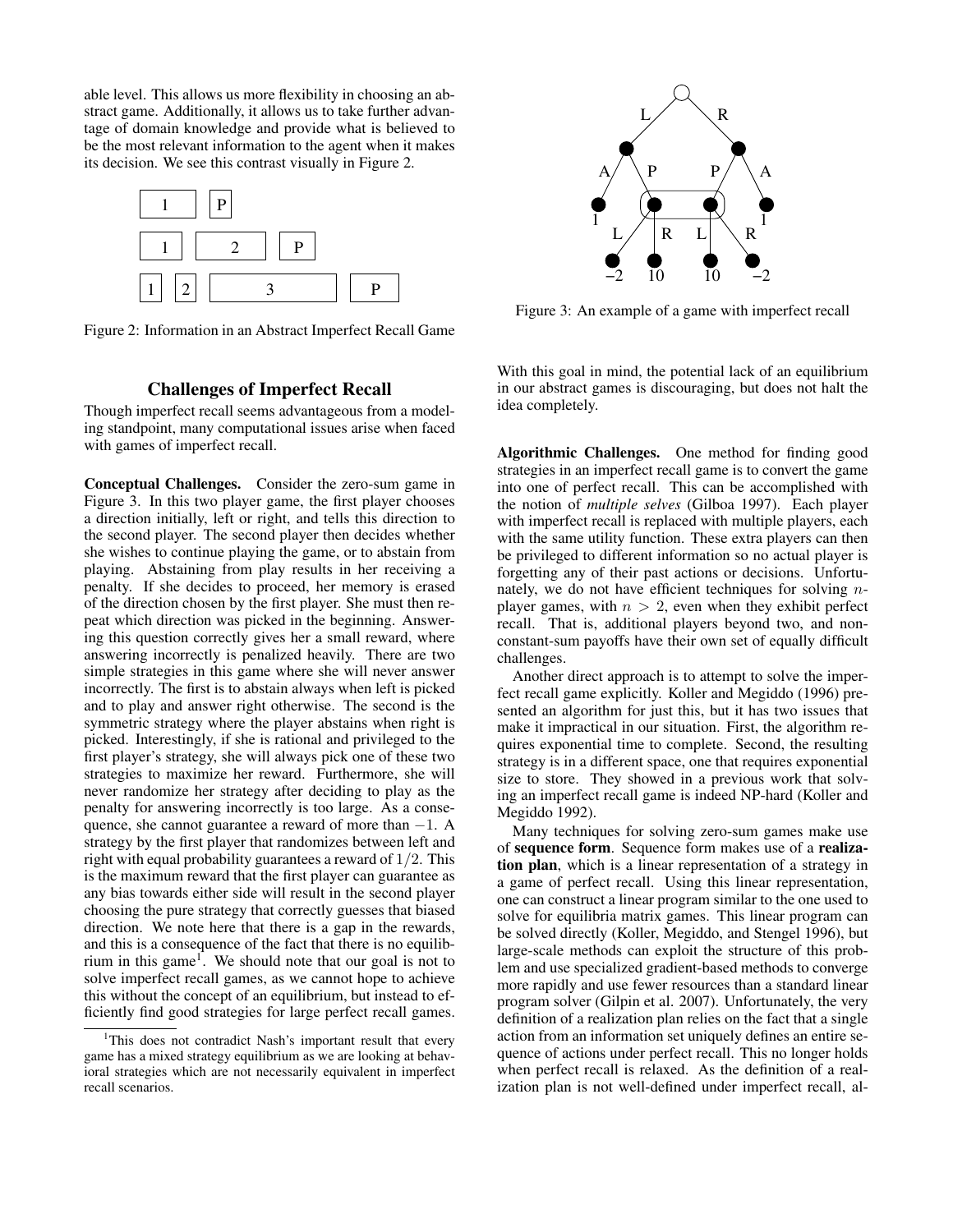gorithms based on sequence form are themselves ill-defined when perfect recall is omitted.

As we reviewed in the background, the notion of counterfactual regret (Zinkevich et al. 2008) is used to extend the concept of regret to extensive games with perfect recall. It is well known that if two agents use regret minimizing strategies to compete in repeated play of a zero-sum game that their average strategies converge to an equilibrium profile. Here, averaging a strategy refers to averaging the probability distribution at each information set where each distribution is weighted by the probability that the underlying strategy will reach that information set. An important property of averaging a strategy is that under perfect recall this averaging operation is linear in regard to the expected utility of a player. That is, if there are  $n$  strategies for the first player, then for any strategy for the second player, the average expected utility of the  $n$  strategies is the same as the expected utility of the average of the  $n$  strategies. This clearly does not hold in the example game in Figure 3 when we average the two pure strategies for the second player. Unfortunately, the proof of convergence to an equilibria hinges on this fact. As previously noted, the concept of counterfactual regret is defined as the regret at an information set in terms of counterfactual utility. Conceptually, the counterfactual utility at an information set is concerned with how a player chooses her actions to try to reach said information set. With certain imperfect recall games, the notion of trying to reach an information set becomes dubious and the notion of counterfactual regret becomes ill-defined. For example, if from an information set a player can take two separate actions that both can lead to the same future information set, then which action should the player choose to try to reach that future information set? If we impose a more strict condition than imperfect recall, where no player can reach the same future information set through separate actions from a past information set, this ambiguity is resolved. One further restriction we must impose is that no play of the game may visit the same information set twice. With the chance sampled variant of the counterfactual regret algorithm, once we have sampled chance's actions all the operations performed on a single iteration behave exactly the same for a game from this new class as they would on a game of perfect recall. That is, we do not have to modify our chance sampled algorithm to account for imperfect recall for it to be well-defined, but we will lose the guarantee of approaching an equilibrium should we provide a game from this new class that does not exhibit perfect recall.

# Imperfect Recall Abstraction in Poker

For the remainder of the paper, we explore the use of imperfect recall abstractions in the domain of poker. We use counterfactual regret minimization to find strategies for the resulting abstract games and compare them to perfect recall counterparts. As a test domain, we use two variants of heads-up Texas Hold'em, which are zero-sum poker games. This allows us to compare our new programs with prior entries to the AAAI Computer Poker Competition. In this section, we will first briefly describe the Texas Hold'em variants. We must then describe previous abstraction techniques

as well as our new imperfect recall abstraction techniques before we compare our new programs to previous programs that make use of perfect recall abstractions.

#### Texas Hold'em

Texas Hold'em games require a standard deck of cards, which is shuffled prior to play. One player is designated the *small blind* and one the *big blind*. This designation typically alternates on every hand. Before being dealt any cards, the small blind is forced to bet one chip and the big blind two chips into the *pot*. After these forced bets, four rounds of play occur. In each round, some cards are dealt from the top of the deck and subsequently players get to bet. The rules for how players are allowed to bet depends on the type of Texas Hold'em game. The two variants we are concerned with in this paper are *limit* and *no-limit*. Limit betting is assumed unless otherwise specified. The first round is called the *preflop* and consists of two private cards being dealt to each player. The small blind starts the betting during the preflop. The preflop is followed by the *flop*, where three community cards are dealt face up. The *turn* and the *river* follow the flop. One community card is dealt during each of these rounds. The big blind starts the betting for the flop, turn and river. After the river betting has completed, players make the best five card poker hand from their two private cards and the five community cards. The player with the best hand wins all the chips in the pot.

During the betting portion of a round, the players alternate making betting decisions. When facing a bet, *i.e.*, the opposing player has more chips in the pot than the player to act, a player may *fold*, *call* or *raise*. Folding immediately ends the game and forfeits all chips in the pot to the opposing player. Calling requires the player to match the opposing player's bet. Raising requires a player to exceed the opposing player's bet. When not facing a bet, a player can *check*, where no additional chips are added to the pot, or raise. If checking or calling is the first action of a round then action moves to the opponent, otherwise the game proceeds to the next round. In a limit game, the size and number of raises is fixed. In particular, the preflop and flop have a raise size of two chips and the turn and river have a raise size of four chips. The preflop has a maximum of three raises per round and all subsequent rounds have a maximum of four raises per round. In a no-limit game, a player may bet any number of chips in his remaining stack provided that the raise is either at least as big as the most recent raise for that round or it puts the player *all-in*. Here, raising all-in refers to betting all of one's remaining chips. In our no-limit game, each player starts each game with one thousand chips.

#### Abstraction

As the poker games we are interested in are far too large to solve directly, we employ the use of abstraction techniques to create smaller games that can be solved directly.

For both limit and no-limit games, we must perform card abstraction. In the abstract game, a player knows that the hand it holds belongs to a particular set of hands, as opposed to an exact hand. This in effect merges information sets together. Various different metrics have been used in the past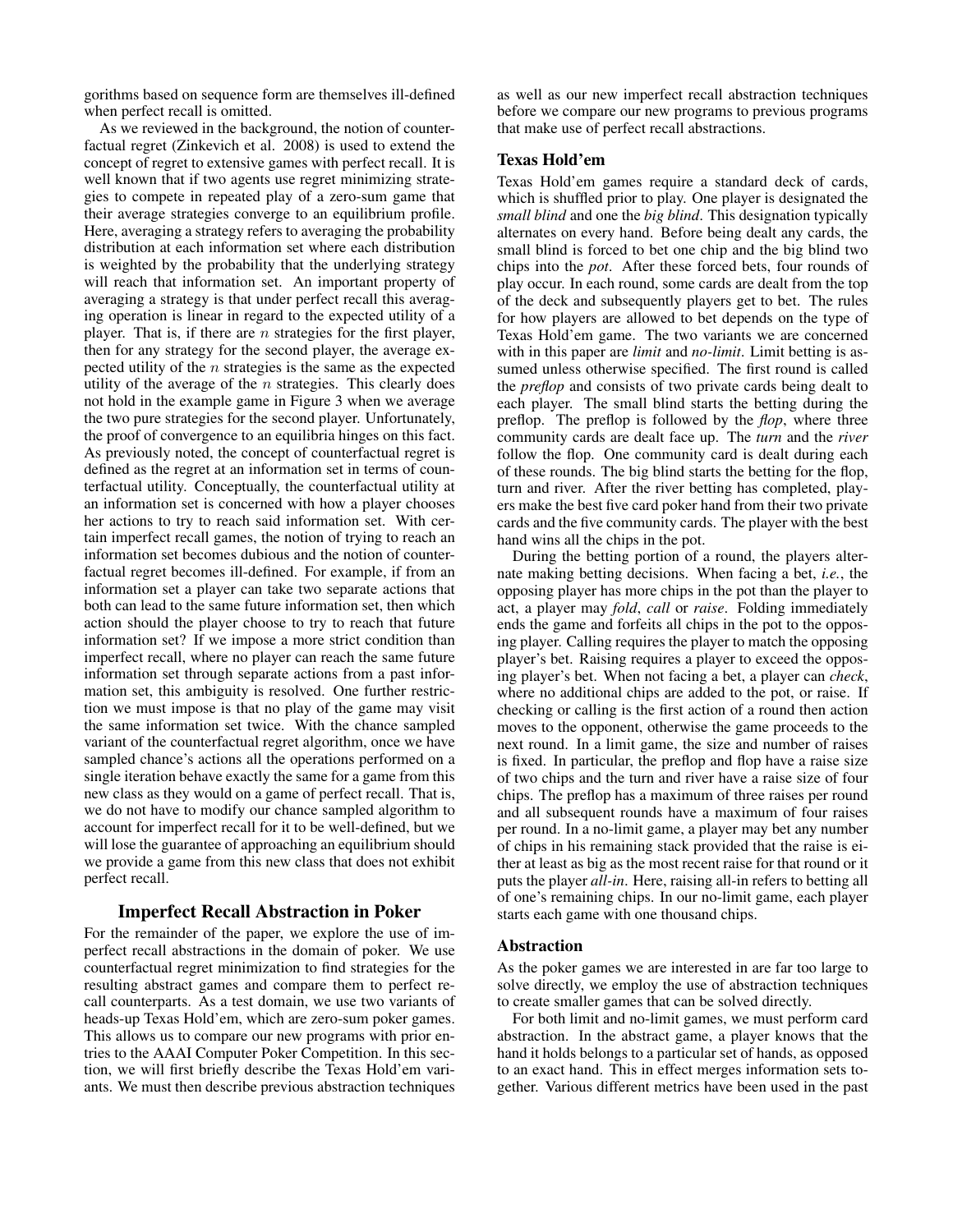to create these hand groupings. The most successful metrics incorporate some notion of *strength*, which is how likely a hand will win once all cards have been dealt, and *potential*, which is how likely a hand's strength will improve or diminish as future cards are dealt. We use *hand strength squared* as our metric for grouping hands, which incorporates both of these good qualities.

In no-limit games, we must perform action abstraction in addition to card abstraction. Action abstraction restricts the type of actions a player can make. That is, in a no-limit game, we disallow certain bet sizes to reduce the size of the game. Typically, to play the original game there must be a translation mechanism (Gilpin, Sandholm, and Sorensen 2008) to convert actions in the original game to ones available in the abstract game. The sizes we allow for raises are a pot sized bet, a ten pot sized bet and the all-in bet. Since all our programs play with the same betting abstraction, translation is irrelevant for these experiments.

#### Public Information

Previous abstraction techniques would only provide the agent with information regarding the strength of its hand. This information does not differentiate whether the strength of a hand is a result of the community cards or of the agent's private cards. This differentiation is strategically important. For example, on a *dry* board, which is one where it is unlikely that either player has a strong hand, a player should not bluff as often as on other types of boards. An observant opponent will quickly realize that the player does not often have a strong hand in this situation. Similarly, on a *connected* board, which is one where it is likely a player has either made a strong hand or is drawing to a strong hand, a player might be less aggressive in betting his or her strong hands as it is more likely that an opponent also has a strong hand. In this situation, looking at the absolute hand strength is deceiving as a hand can be weak relative to likely opponent holdings and still have a high absolute strength. Some public information can be derived by an agent by looking at the history of hand strengths through the betting rounds, but there still exist important situations that remain indistinguishable.

Our new programs make additional use of the community cards on the flop and the turn. As it is still not possible for our program to differentiate every single board, we cluster boards into similar categories. To create our board clusters we make use of a perfect recall abstraction with 10 buckets per round. In this abstraction, each time chance acts, its actions are uniformly divided into 10 different groups based on the hand strength squared metric. Using this perfect recall abstraction, we create a 10 by 10 transition table for every possible set of community cards, where an entry  $(i, j)$  in this table denotes the number of hands that prior to chance acting where in bucket  $i$  that after chance's action ended up in bucket  $j$ . We then run K-Means clustering using the Euclidean distance metric for 10000 iterations. Our program uses 20 public information buckets on the flop and these buckets are further divided into 3 additional buckets on the turn.

# **Results**

All of our programs were trained using the chance sampled counterfactual regret minimization algorithm. The number of iterations used to compute the strategies was between 500 million for the smaller abstract games, to 10 billion for the larger abstract games. The smaller games took about a day of computation on 8 nodes of a powerful cluster, whereas the larger abstract games required the same resources for about a week. We used millibets per hand (mb/h) as our unit of measurement when comparing two strategies, which is one thousandth of a small bet. That is, if one program beats another by 5 millibets per hand, it is expected to win 1 cent from the other player per hand (when playing with a 2 dollar big blind). Each of the programs was played against each other in 10000 hand duplicate matches until the 95% confidence interval was no larger than  $\pm 2$  millibets in limit and no larger than  $\pm 64$  millibets in no-limit.

In Table 1 we see the results of a tournament between eight different limit players. The first three bots use an *8s* sized card abstraction, which has 23 million information sets. The first of these programs, *pr.8*, uses a perfect recall abstraction. The second, *ir.preflop.8*, can distinguish all 169 preflop hands, but forgets all of this information on the flop. On the flop, all hands uniformly grouped into 64 buckets. These flop buckets are remembered for the remainder of the game. This abstraction is essentially the same size as *pr.8* as it contains only 161 more information sets. The third program, *ir.8*, forgets its past buckets on every round and instead uses all of its memory for the finest granularity on the current hand strength. That is, all hands are grouped into 64 buckets on the flop, 512 buckets on the turn and 4096 buckets on the river. This program has perfect information preflop. The next two programs in the table are perfect recall programs using *12s* and *14s* sized abstractions respectively. The 12s abstraction has 118 million information sets and the 14s abstraction has 219 million information sets. Finally, our last three bots make use of new public information. The first of these programs uses an approximately 12s sized abstraction and perfect recall from the flop onward. It uses perfect information preflop. On the flop, its hands are grouped into buckets based on the 20 public information buckets and 8 hand strength buckets. These flop buckets are remembered for the remainder of the game. The turn and river have 12 hand strength buckets each. The second of these programs has a higher granularity of hand strength information on the flop, but it reduces this granularity for future rounds. That is, it has 16 hand strength buckets on the flop, but on the turn and river, the program only recalls the flop hand strength as if there were only 8 buckets available. These additional hand strength buckets on the flop do not drastically impact the size of the strategy as they are not remembered on future rounds. The third program balances hand strength information and public information by reducing the granularity of past hand strength information as the game progresses. This last program is approximately 14s sized and additionally has public information on the turn.

We see in the limit game that imperfect recall alone does not appear to provide a significant improvement in play. The 8s sized players perform similarly against all other players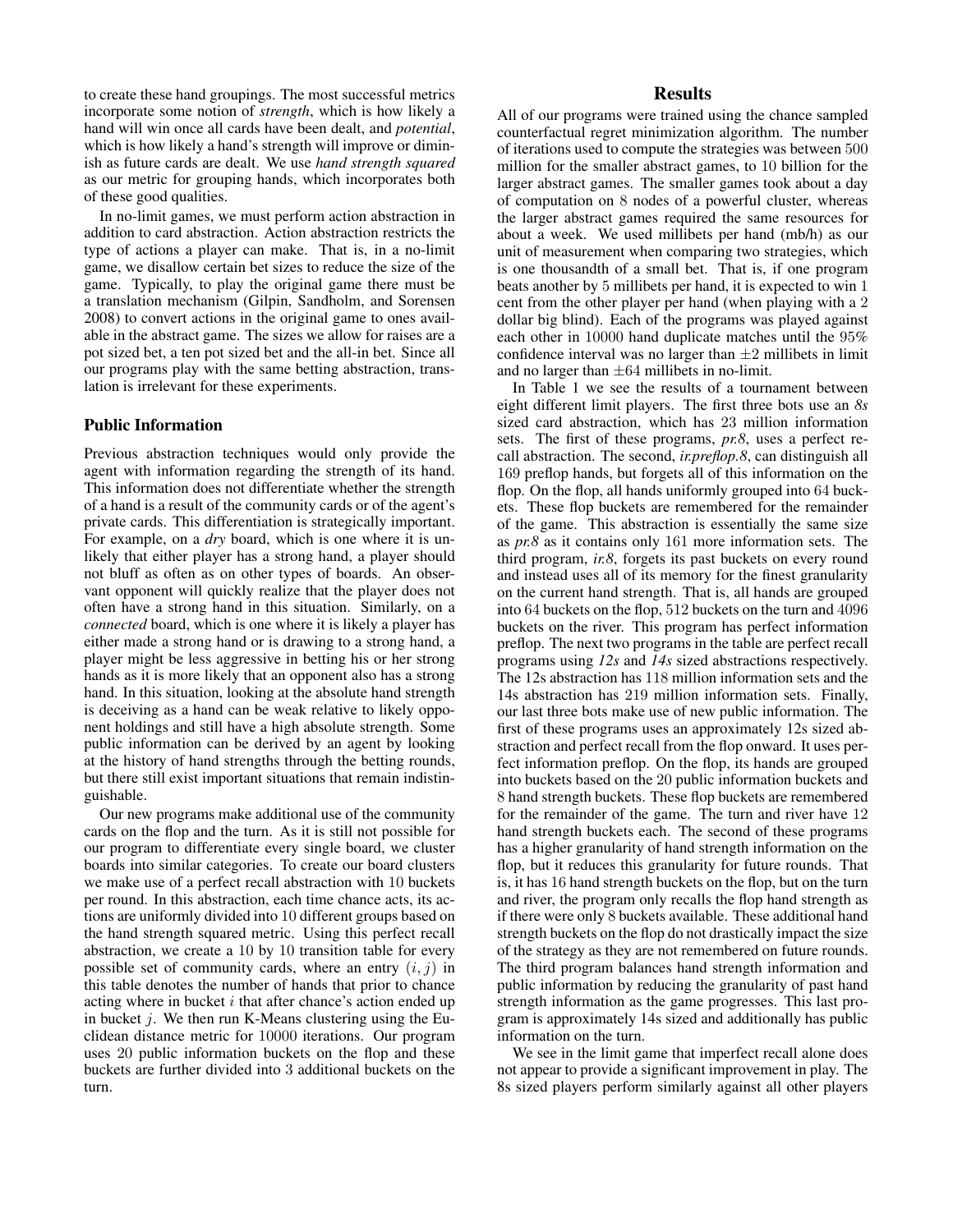|                               | (1)  |          | 3) | 4)       | (5)   | (6)      | 7)    | (8)      |
|-------------------------------|------|----------|----|----------|-------|----------|-------|----------|
| $(1)$ pr.8                    | 0    | - 1      |    | -14      | $-18$ | -14      | $-15$ | $-18$    |
| $\overline{(2)}$ ir.preflop.8 |      | $\theta$ | 0  | $-13$    | -16   | $-13$    | $-13$ | $-18$    |
| $(3)$ ir. $8$                 | $-1$ | 0        | 0  | $-10$    | $-14$ | -9       | -10   | $-15$    |
| $(4)$ pr.12                   | 14   | 13       | 10 | $\theta$ | $-5$  | $-5$     | $-5$  | $-10$    |
| $(5)$ pr.14                   | 18   | 16       | 14 | 5        | 0     | $\theta$ | - 1   | $-7$     |
| $(6)$ flop.12                 | 14   | 13       | 9  | 5        | 0     | $\theta$ | -2    | $-7$     |
| $(7)$ flop.12-2               | 15   | 13       | 10 | 5        |       | C        | 0     | -6       |
| (8) flop.turn.14              | 18   | 18       | 15 | 10       |       |          | 6     | $\theta$ |

Table 1: Heads-up Texas Hold'em Crosstable in millibets per hand (mb/h)

in the tournament and tie each other. The imperfect recall 8s players lose sightly less than the perfect recall 8s player against the remainder of the field.

The power of imperfect recall in limit appears with the addition of public information. The 12s sized players with public information perform better than the perfect recall 12s player and perform similarly to the 14s sized player, which is approximately two times larger. The second of the 12s sized imperfect recall players actually beats the 14s sized perfect recall player. The 14s sized imperfect recall player, which we expected to be the strongest, performs about on par with the 14s sized perfect recall player against the 8s sized programs, but performs much better against the larger programs.

The *flop.turn.14* player was entered into the 2008 AAAI Computer Poker Competition limit events. It won the limit equilibrium event by beating all other competitors with statistical significance.

In Table 2 we see the results of a tournament between five different no-limit players. Three of these players play in an *8s* sized abstraction, and two of these players play in a *12s* sized abstraction. The *ir.preflop* players make use of imperfect recall to see all possible preflop situations. These players forget all information about what they held on the preflop when the flop has been reached. The *ir.8* player uses imperfect recall on every round, which gives it the finest granularity of the player's current hand strength, but no memory of any past hand strengths.

The player that performs the worst is the 8s player using perfect recall. Somewhat surprising, however, is that the perfect recall 12s player is worse than the imperfect recall 8s players. This player beats the perfect recall 8s player by 435 mb/h, the largest amount in the table, but loses by moderate amounts to all the other players. This is especially important to note, as the size of the strategy the 12s player uses is roughly five times larger than that of the 8s players.

We observe that the 8s player that uses imperfect recall on every round beats every other player except the imperfect recall 12s player. This is slightly different from the results in limit, where imperfect recall alone does not seem to have much of an effect. A possible explanation for this is due to the presence of the all-in bet in no-limit. When facing an allin bet, a very important consideration of the acting player is the strength of his or her hand. The imperfect recall players have the highest granularity on this particular information. In limit, one individual decision is of less importance

to one's overall strategy. In particular, the preflop decisions in limit are less important to get right, whereas in no-limit it can be extremely costly to bet a large amount of one's chips preflop with a mediocre hand.

Finally, we see that the imperfect recall 12s player beats every other player, including the perfect recall 12s player by 173 mb/h. What is interesting to note, is that it only beats the perfect recall 8s player by 386 mb/h, less than the 435 mb/h the perfect recall 12s player accomplishes. This means that using imperfect recall is not a strict benefit in all situations.

The *ir.preflop.12* player was entered into the 2008 AAAI Computer Competition no-limit event. It won the event, which was determined using a bankroll runoff system. In this system, all players play each other in a round-robin tournament. The player that loses the most to all other players is then eliminated and the chips it lost are removed from the other players' totals. This process is repeated to determine the place of all players.

#### Conclusion

Perfect recall is a common assumption for extensive games and for building abstractions — and for good reason. Imperfect recall creates numerous conceptual and algorithmic difficulties, ranging from the loss of the usual solution concept to certain algorithms no longer even being well-defined. From the artificial intelligence perspective, though, abandoning the perfect recall assumption allows for far more control in constructing abstractions that give players the most relevant information for the available computational resources. Although without theoretical guarantees, we showed how we can use imperfect recall abstractions to build strong strategies in two varieties of poker domains. We demonstrated the superiority of the imperfect recall strategies over their perfect recall counterparts.

### Acknowledgments

The authors of this paper would like to thank the current and former members of the Computer Poker Research Group at the University of Alberta for helpful conversations leading to this work.

#### References

Ambrus-Lakatos, L. 1999. An essay on decision theory with imperfect recall. IEHAS Discussion Papers 9905, Institute of Economics, Hungarian Academy of Sciences.